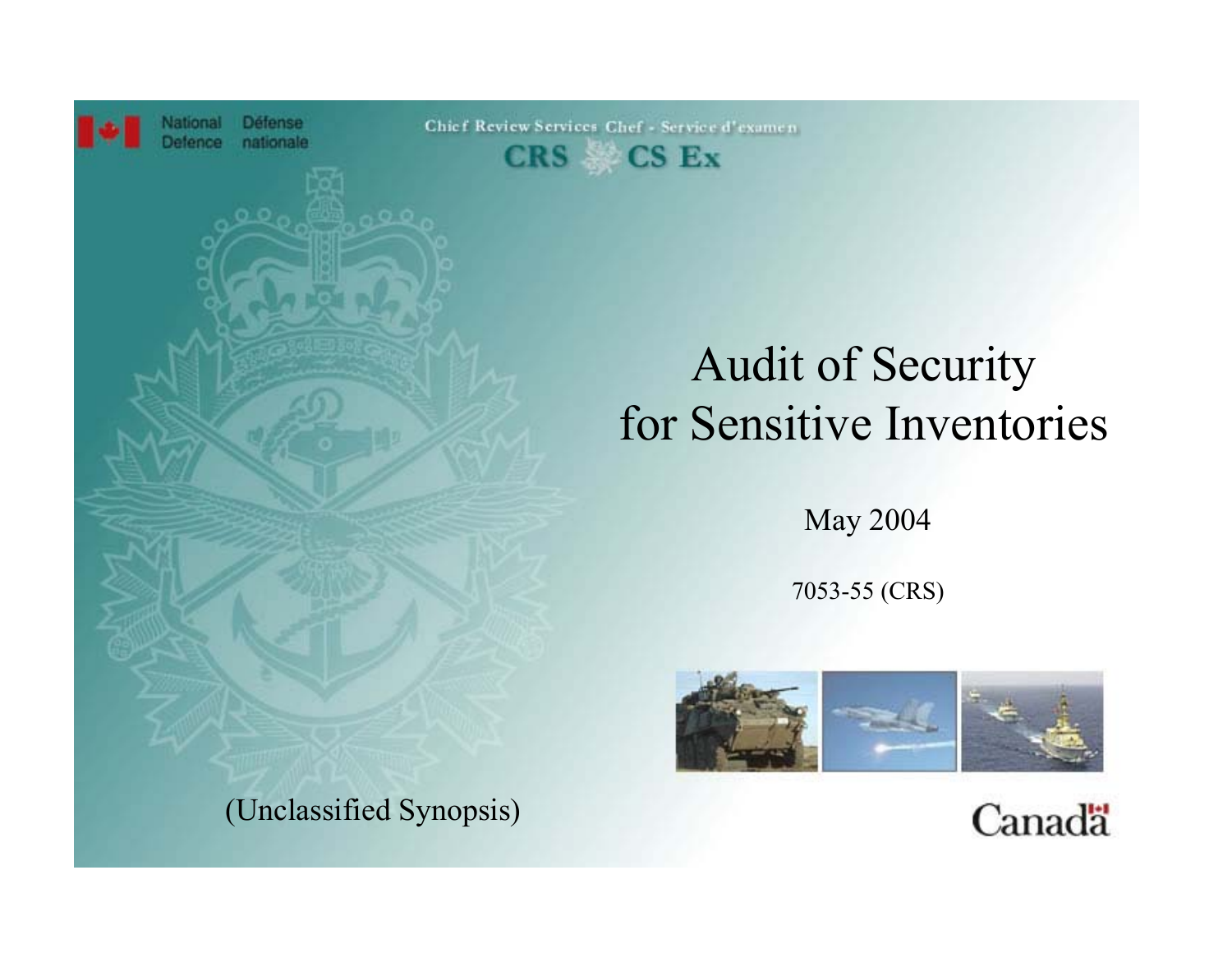## **Synopsis**

*This Synopsis of the Audit of Security for Sensitive Inventories makes reference to parts of the full report which is not being published for security reasons.*

|                                        | This report presents the results of an internal audit of measures to safeguard sensitive inventories – defined as those items<br>that, if lost, damaged or misused, have the potential to affect the operational capabilities of the Canadian Forces, to put the<br>safety of the general public at risk, or to affect technology sharing arrangements with Canada's allies. For the purposes of |
|----------------------------------------|--------------------------------------------------------------------------------------------------------------------------------------------------------------------------------------------------------------------------------------------------------------------------------------------------------------------------------------------------------------------------------------------------|
| Section                                |                                                                                                                                                                                                                                                                                                                                                                                                  |
| 15(1) b)<br>and<br>Section<br>16(2) c) | The audit has identified needed improvements across a spectrum of fundamental requirements associated with the<br>Government Security Policy. These extend from the need for policy, definitions, threat/risk assessments, monitoring and<br>.                                                                                                                                                   |
| of AIA                                 |                                                                                                                                                                                                                                                                                                                                                                                                  |

*The Deputy Provost Marshal, who serves as the Departmental Security Officer, has acknowledged the accuracy of the audit report and has defined an aggressive program of corrective initiatives (See Report Annex G). Major activities include:* 

- *The development of updated National Defence Security Instructions;*
- *The development and review of an updated Threat Assessment and Threat Risk Assessment methodology; and,*
- *Improved security evaluation and reporting.*